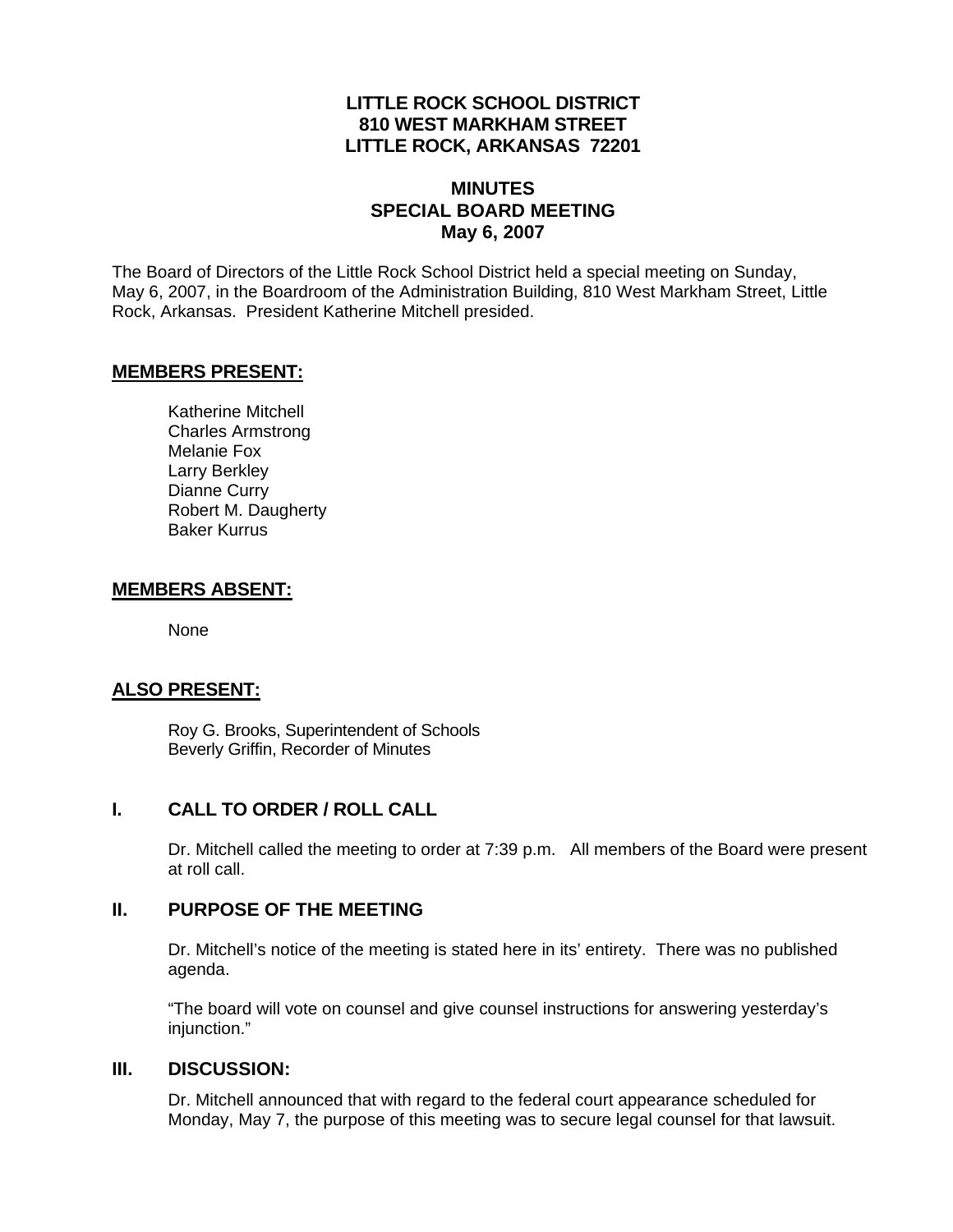Mr. Kurrus asked Dr. Mitchell if any discussion had been held with the superintendent prior to the calling of this meeting. He reminded board members that, according to policy BED, discussion should have been held with Dr. Brooks prior to the call of the meeting.

Ms. Curry stated that she was advised by telephone that this was an emergency meeting. Mr. Armstrong responded that he had called all board members and had notified Dr. Brooks that there would be a board meeting when he was in the office this afternoon.

Ms. Fox questioned the validity of this and other meetings called on short notice. Mr. Berkley agreed and stated that it would have been more acceptable had the president contacted board members earlier.

Mr. Kurrus asked several questions regarding the lawsuits that had been filed: whether the board had been sued as a whole; whether the suits had been filed against board members as individuals; or whether board members had been sued only in their official capacities as members of the board. He asked whether it was the intent to hire Mr. Welch to represent the board as a whole, or if his representation extended to those board members who were sued individually.

Mr. Heller responded, stating that he and Attorney Welch needed clarification and direction from the board regarding actions to be taken by legal counsel. Regarding the Monday, May 7 suspension hearing date, Mr. Eddings stated that the hearing was set within a five day guideline as specified in the contract, but agreed that the board and Dr. Brooks and the attorneys involved could agree to an alternate date.

Dr. Daugherty made a motion to retain Chip Welch to represent the board. Mr. Armstrong seconded the motion.

Again, Mr. Kurrus requested clarification, repeating that the defendants in the suit are the LRSD board and board members in their official capacities. He noted that individual board members would be responsible financially for their own individual representation. He asked if the motion would authorize action to hire representation for the full board.

Mr. Kurrus objected to the actions taken by the board, stating that he disagreed with the scheduling of the hearing, disagreed with the timing, and stated it was his belief that there had been no facts presented that would necessitate an emergency hearing or a suspension. He offered that it was going to be very difficult for the board as a whole to direct an attorney as to action to be taken when the board as individuals did not agree on what action should be taken.

Attorney Chip Welch addressed the board, stating that telephone conferences with Judge Eisele had resulted in questions regarding jurisdiction when allegations had only been made against two individual members of the board. He stated that it was his suggestion that this emergency meeting be held in order to bring clarity for actions to be taken in court beginning at 9:00 a.m. on tomorrow, Monday, May 7, 2007. Mr. Welch stated that there was a difference of opinion on the board, but that he would act in the manner approved by the majority of the board.